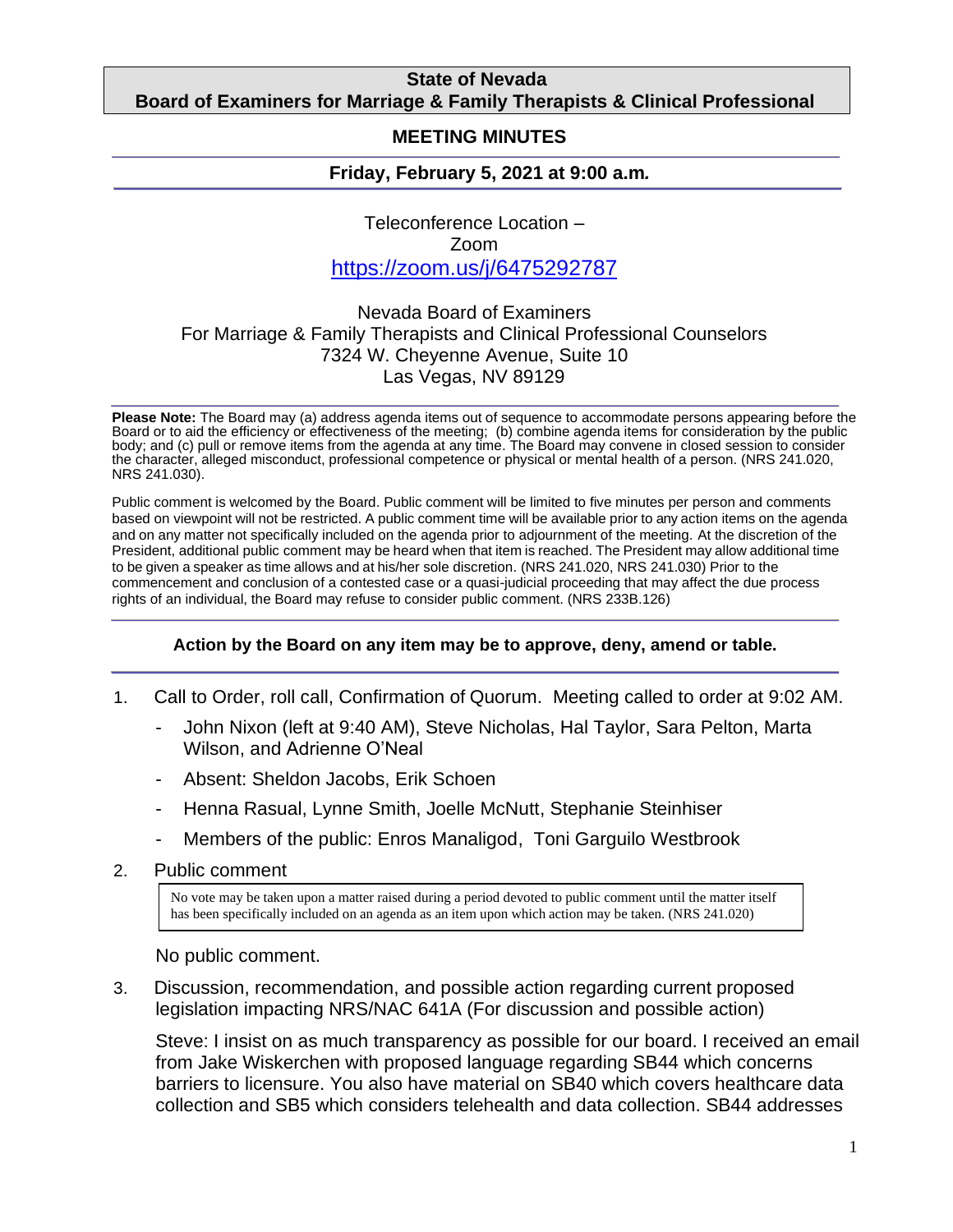barriers to licensure. With our technological advancements and easy reciprocity process, I approve of this system of reciprocity because it ensures that people are in line with our ethics and laws of practitioners in Nevada which are written for the protection of the public. Our reciprocity platform works. We've all seen the numbers that our licenses by reciprocity counts have gone way up.

I see SB44's proposed language as concerning as it nullifies our reciprocity system with no-questions portability and I wanted to bring that to the board's attention. I want to discuss and get your perspectives on whether we, as a board, will endorse this proposed language or not endorse it. I will be at Zoom meeting with the state senator who is proposing this bill next Tuesday to voice our position as a board. I do want to reinform the powers that be that our board has eliminated the barriers to licensure.

John: how is SB44 different than our current practices?

Steve: it is largely a social work bill but it also has been expanded to include 641.A and other behavioral health boards. It essentially takes reciprocity and replaces it with portability.

John: ahh, so essentially practicing in Nevada with a license from another state.

Hal: I understand applicants having trouble getting transcripts in the middle of a pandemic. But the amendment is taking the extra step of licensure out of the picture. Do we know what they are asked about on the questionnaire? On our application we do ask a question about past criminal activity.

I think this is dangerous for practitioners. If an out-of-state licensed MFT or CPC has a complaint or action against them while practicing in Nevada, it could get thrown out with Nevada not having jurisdiction. This seems to be the first step on a hidden agenda to get rid of licensure boards.

Stephanie: I am licensed in a number of states. We, as a board, have really removed the barriers to licensure. We worked really hard in previous legislation to accomplish this goal. We know there is a shortage of practitioners in the rurals, that has been the case for a long time but they deserve quality vs. quantity. My concern is, if someone does something wrong, where does the citizen file a complaint if they don't have a license with us, our mandate is to protect the public, and where does the complaint get adjudicated? How do these citizens served by out-of-state licensees have any voice if something goes wrong for them?

Steve: we have had to abstain from weighing in on complaints in the past that are not within our purview.

Henna: these people wouldn't be under your purview as a board and you wouldn't have jurisdiction on these out-of-state licensees.

Stephanie: as a licensee, I want my license to mean something and this takes that away. It would hamstring our ability to protect the public.

John: psychology boards have an interstate compact. In our field there is no uniformity across state licenses so it does not work for our board. Social work has more uniformity across states which makes it more amenable to portability.

Adrienne: I was wanting to organize our thoughts and what is our role and the legislative process. Our primary role is to protect the public. I have no problem with us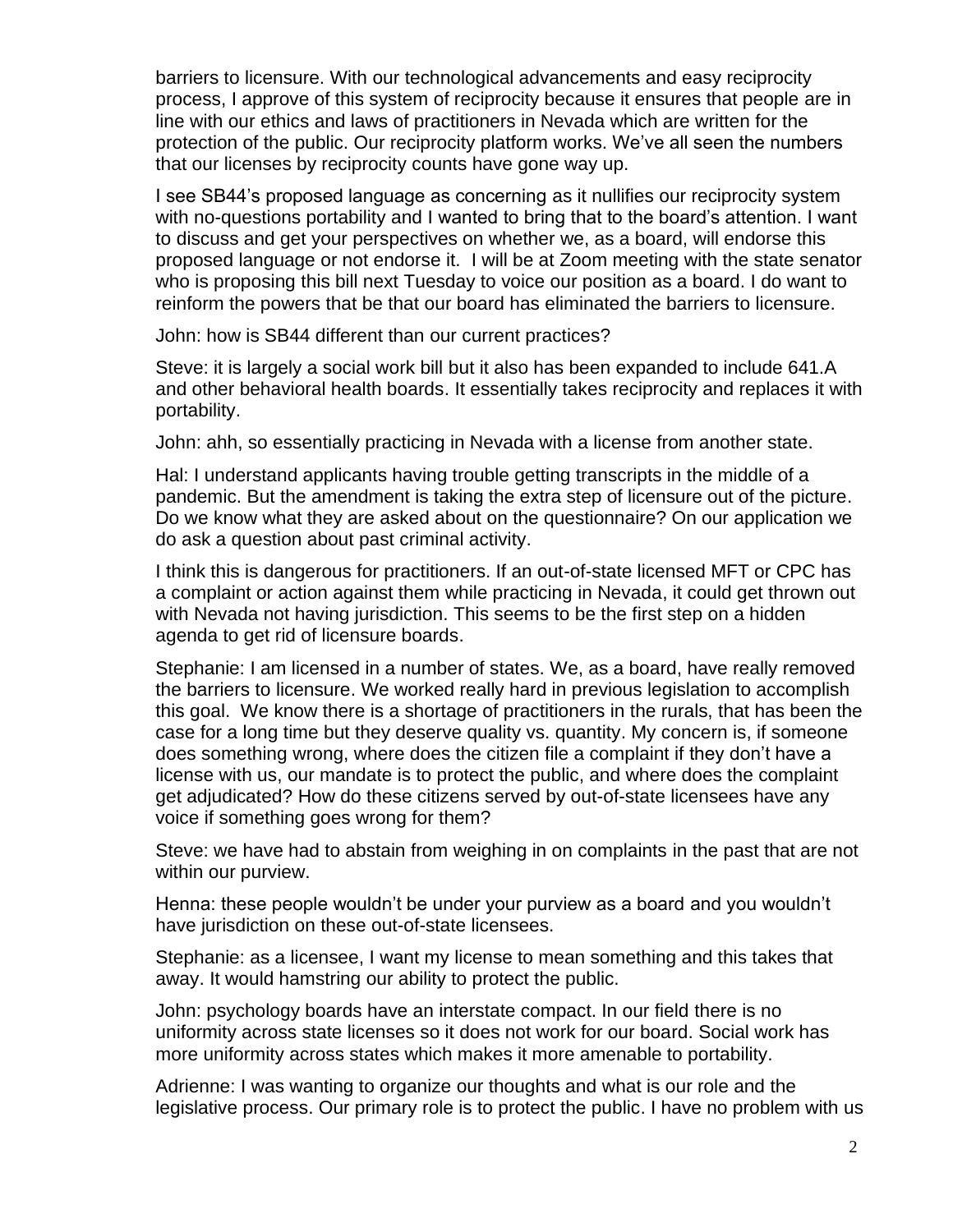not endorsing the amendment, it opens the door up to us not having the ability to enforce the laws. Other states haven't vetted as stringently as Nevada does.

Marta: I agree with the concerns about this proposed amendment to SB44. I have had concerns with the pandemic that we have out-of-state licensees practicing without oversight. I agree with Hal the this may be a move toward getting rid of independent boards.

Adrienne: how does it help the rurals?

Steve: telehealth and collecting data is good for the rurals. But the argument for portability is to get more qualified practitioners in the state but there's no guarantee that they will end up in the rurals. We've been changing our standards for quite some time without necessarily seeing positive results in the rurals. I don't think that portability does that either.

Stephanie: if you are a practitioner billing Medicaid or Medicare, you have to be licensed in the state in which you are billing. So in the rurals, cash pay or private pay clients might not readily be an option for many people there.

Sara: I appreciate the intent of trying to expand and impact services to the rurals. As MFTs and CPCs, we are not even able to accept Medicare assignments. I don't see where the proposed language will ultimately benefit the rurals. I don't feel like we should endorse the proposed language at this point.

Steve: Joelle and Lynne, I'm curious what you think the impact of this might be on the board office.

Joelle: if we're talking about people not having to be licensed through reciprocity then that will be a financial impact on the board's revenue stream. If they never have to be licensed here in Nevada, we lose out on that renewal fee. I was not here for SB37 but I know that was a huge moment because then we were better able to streamline processes and serve the public.

Lynne: in tracking legislation, they just introduced SB 100 yesterday which is the Nevada physical therapy board possibly joining an interstate compact. With an interstate compact there is structure in place and accountability is defined in the case of complaints. AASCB and ACA are both exploring the benefits of portability. We, as a board, essentially meet the intent of portability with our reciprocity regulations and office processes.

Steve: reading ACA's statement portability vs. reciprocity:

*The crisis in licensure portability occurred because state licensing boards developed their rules and regulations independently of each other. This resulted in, as an article in Counseling Today put it, "little consistency from state to state regarding licensure titles, counselor scope of practice, and education requirements to become a counselor". There are currently over 45 counselor licensure titles, no two scopes of practice are the same, minimum graduate credit hours vary from none stated to 60, and supervision requirements vary from 500 to 4,500 hours. State counseling boards recognize that licensure portability is in crisis, as characterized by one licensing board Chair who stated in a second Counseling Today article that, "I see this [licensure portability] as the most important discussion point in the regulatory process for our profession".*